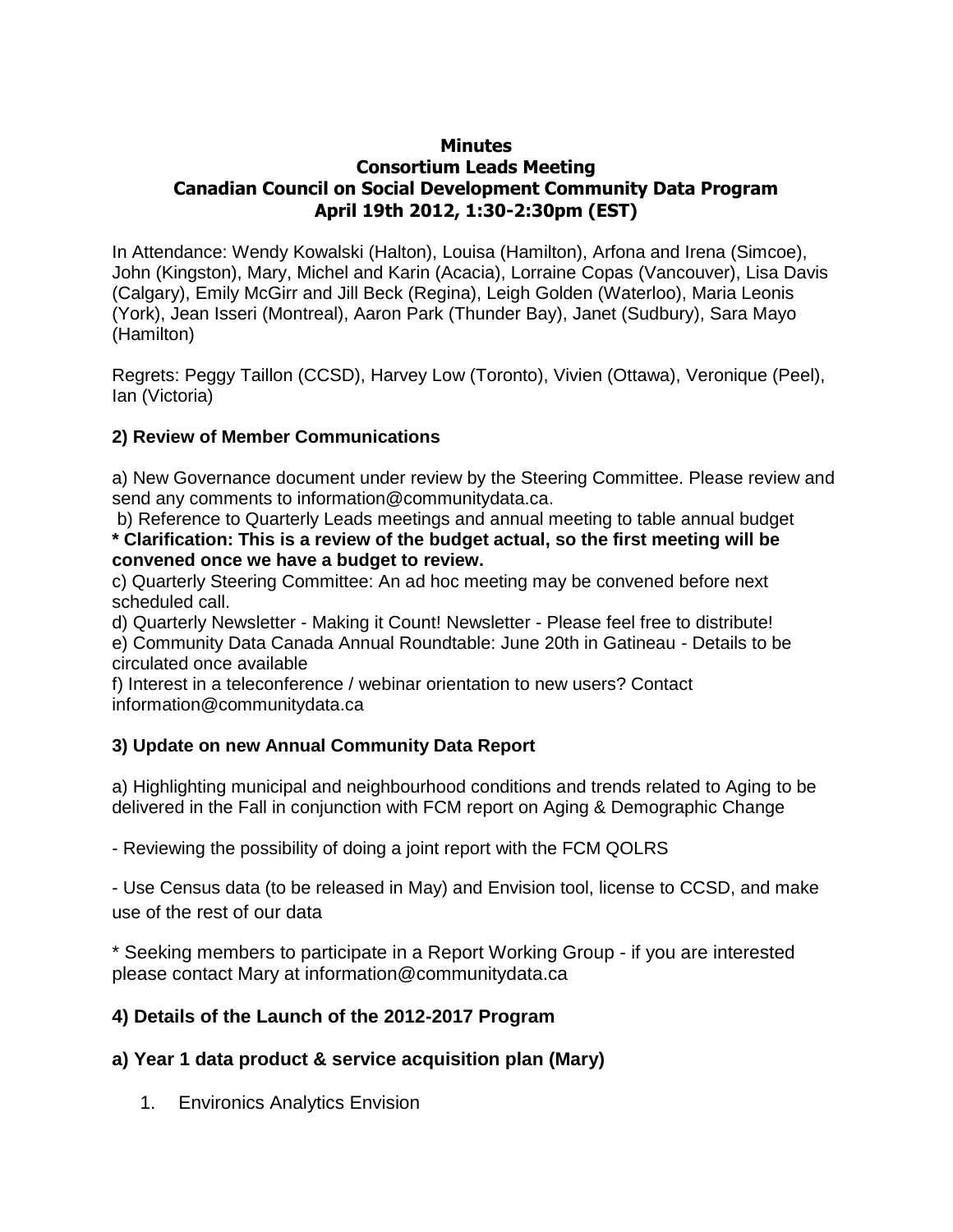- a. Online tool that allows you to produce reports by pdf or excel with rankings for your chosen geography AND produce maps in minutes
- b. Access to 2006 and 2011 standard Census Data
- c. There will be a seat or password per Consortium.
- d. Possible to upload custom geographies
- e. Series of webinars from Environics on how to make use of the tool
- 2. Postal Code Conversion File
	- a. Tool that provides conversion between postal codes and standard census geographies
- 3. SAAD (Taxfiler) at sub-municipal 3-digit postal code, 6 digit postal code where available: Family tables, Senior tables, Economic Dependency Profiles, Neighbourhood Income and Demographics, and charitable donations tables. Still a licensed product.
- 4. SAAD (Taxfiler) custom order for working poverty
- 5. Canadian Business Patterns
- 6. Custom geographies for standard census tables

### **\* Everyone can prepare their geographic shapefiles internally and fill out the Master Excel sheet that Ian Faris has distributed. Consortia are responsible for preparing their Shapefiles and CCSD is responsible for ordering the data.**

**b) Timelines**: signing new agreements, registering as a member organization (ccsd.ca) and as an individual user (communitydata.ca) and closing out the 2008-2012 Program

### **\* Transition period: April 1 - June 30 (cut-off to access to database via website on June 30th for non-members)**

**\* Invoicing will follow signing of agreement and will enable CCSD to initiate data purchase**

### **c) Changes to the Memorandum of Agreement (available at communitydata.ca/resources)**

New: Annual Program Admin fee reduced and simplified to \$125 New: Annual Report on Program Budget New: Reference to governance model for decision making

Clarification on finalizing Schedules A to E:

\* All 5 schedules will be amended throughout the life of the agreement

\* CCSD can initiate membership without all Schedules being completed

## **5) Roundtable questions and answers**

- Members can opt out of CCSD Membership but still have to pay the program administration fee

- All legally incorporated entities are considered one organization for program admin. fee purposes

- Noted that new MOA is more protective of Leads (generally approved of by Leads)